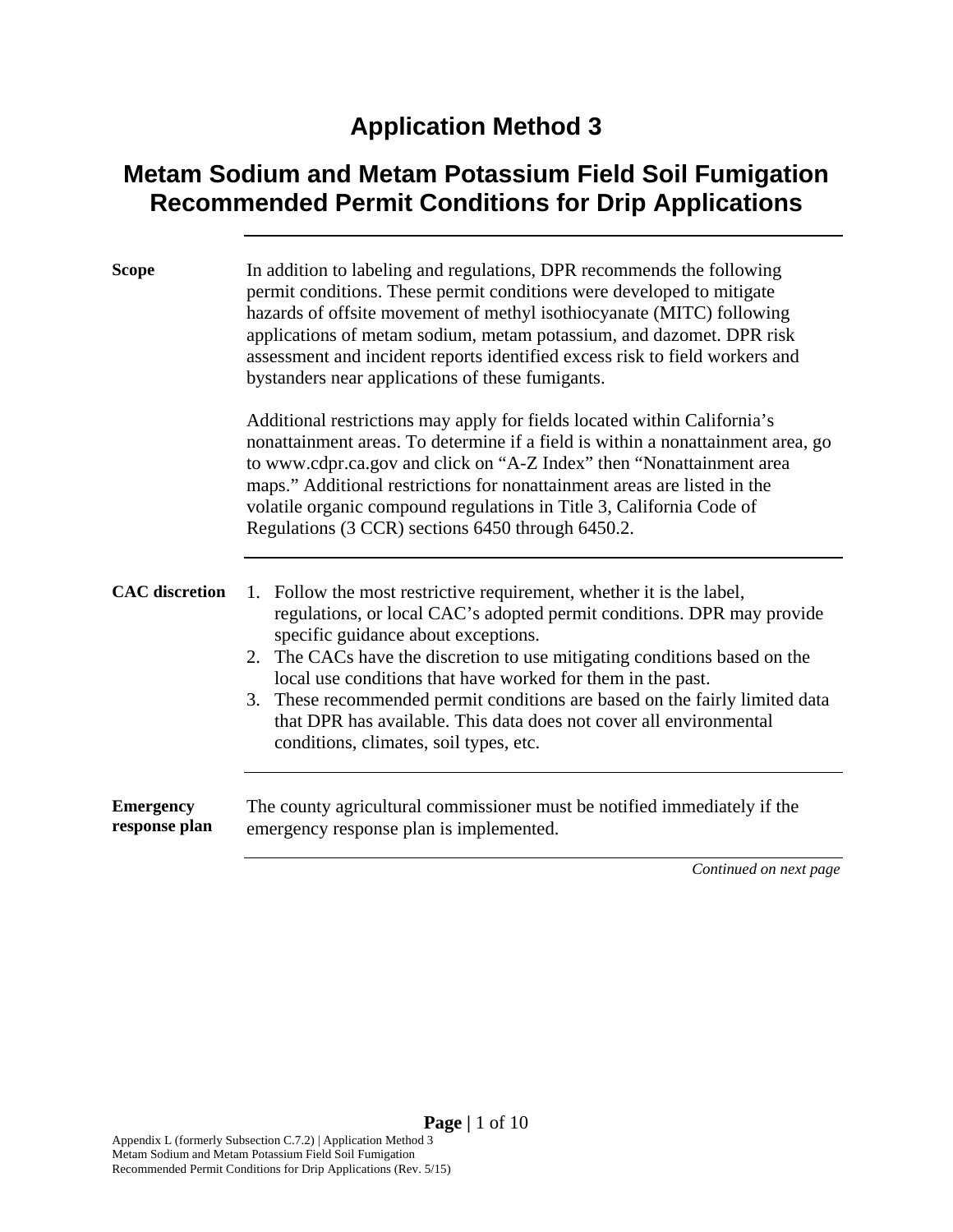**Continued** 

| <b>Restrictions</b><br>near Schools,<br>Day care<br>centers, and<br><b>Preschools</b> | 1. When made to more than 5 acres, applications are prohibited when $\frac{1}{2}$ mile<br>or less from the perimeter of a school property (see Appendix I for<br>definition of "School") unless the school is not scheduled to be in session<br>during both the application and the 36-hour period following the end of<br>the application.<br>2. When made to 5 acres or less applications are prohibited when 1/4 mile or<br>less from the perimeter of a school property unless the school is not<br>scheduled to be in session during both the application and the 36-hour<br>period following the end of the application.                                                                                                                                                                                                                                                                                                                                                                                                                                                                                                                                                                                                                                                                            |
|---------------------------------------------------------------------------------------|-----------------------------------------------------------------------------------------------------------------------------------------------------------------------------------------------------------------------------------------------------------------------------------------------------------------------------------------------------------------------------------------------------------------------------------------------------------------------------------------------------------------------------------------------------------------------------------------------------------------------------------------------------------------------------------------------------------------------------------------------------------------------------------------------------------------------------------------------------------------------------------------------------------------------------------------------------------------------------------------------------------------------------------------------------------------------------------------------------------------------------------------------------------------------------------------------------------------------------------------------------------------------------------------------------------|
| <b>Application</b><br>method<br>requirements                                          | The following requirements apply to all drip applications of metam sodium<br>and metam potassium:<br>All application equipment must be inspected immediately prior to use<br>to assure it is in good working condition.<br>All irrigation equipment that will be used for post-application water<br>$\bullet$<br>treatments (see Appendix I for definition of "Post-Application Water<br>Treatment") must be inspected and tested prior to beginning the<br>application to assure it is in good working condition.<br>Drip system must be filled with water and tested for pressure<br>variation, clogged emitters, and leaks before chemigation. The<br>pressure must not exceed the pressure rating of the drip tape, and the<br>pressure variation in the drip tape throughout the field must be less<br>than three pounds per square inch. Drip system must be free of leaks<br>and clogged emitters.<br>After application, the drip system must be flushed with a volume of<br>water at least three times the volume of the mainline and laterals of<br>the drip system.<br>The permittee or permittee's authorized representative, who is<br>knowledgeable of the irrigation system, must be present at the<br>treatment site during the application and must be trained as a pesticide<br>handler. |

*Continued on next page*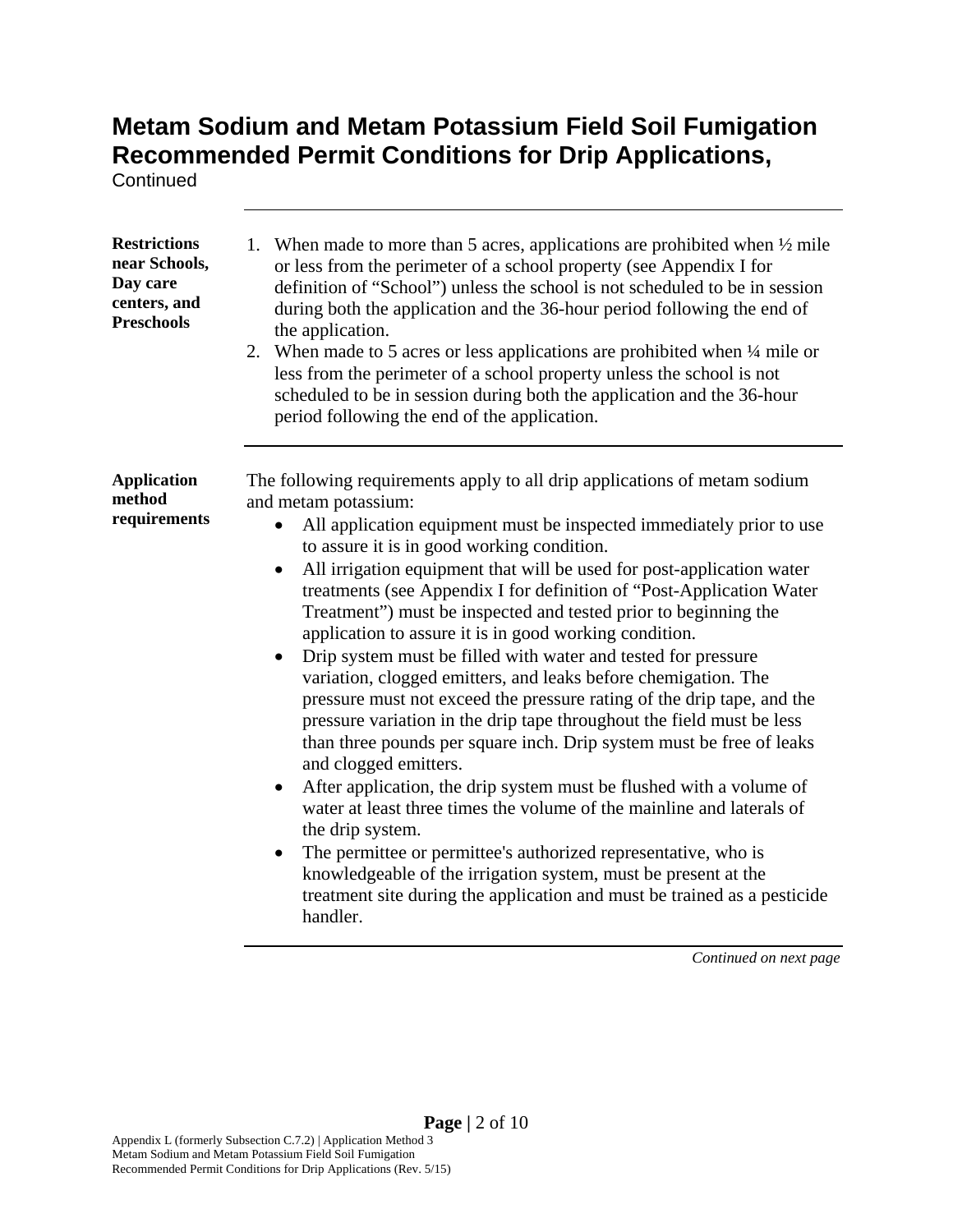**Continued** 

| <b>Permit</b><br>application | Permit applications must include a map of all "occupied structures" and<br>"bystander areas" (see Appendix I for definitions of "Occupied Structure" and<br>"Bystander Area") within 1/2 mile of the fumigation site and all "schools"<br>within 1 mile of the fumigation site.                                                                                                                                                                                                                                                                                                                                                                                                                                                                                                                                                                                                                                                                                                                                                                                                                                                                                           |  |  |  |  |
|------------------------------|---------------------------------------------------------------------------------------------------------------------------------------------------------------------------------------------------------------------------------------------------------------------------------------------------------------------------------------------------------------------------------------------------------------------------------------------------------------------------------------------------------------------------------------------------------------------------------------------------------------------------------------------------------------------------------------------------------------------------------------------------------------------------------------------------------------------------------------------------------------------------------------------------------------------------------------------------------------------------------------------------------------------------------------------------------------------------------------------------------------------------------------------------------------------------|--|--|--|--|
| Notice of intent             | The Notice of Intent (NOI) is required to be submitted at least 48 hours<br>1.<br>prior to the start of fumigation.<br>In addition to information required in 3 CCR section 6434(b), the<br>2.<br>following information must be submitted with the NOI:<br>The number of application blocks to be treated and acreage of each<br>$\bullet$<br>application block.<br>The time (within a 12-hour window) that each application is scheduled<br>$\bullet$<br>to commence. If the application fails to commence within the 12-hour<br>window, a new NOI is required, but another 48-hour waiting period<br>would not be needed unless required by the CAC.<br>The buffer zone size and buffer zone duration if longer than required<br>$\bullet$<br>by the label.<br>The certified applicator's 24-hour contact telephone number.<br>$\bullet$<br>Written agreement(s) required by labeling to allow the buffer zone to<br>extend onto any areas not under the control of the owner of the<br>application block, if applicable. (Attach these agreements to the<br>Fumigation Management Plan.)<br>Include the map required for the Fumigation Management Plan in the<br>NOI. |  |  |  |  |
| <b>Application</b><br>timing | Metam sodium and metam potassium drip applications must start no earlier<br>than 1 hour after sunrise and must be completed no later than 1 hour before<br>sunset.<br>Continued on next page                                                                                                                                                                                                                                                                                                                                                                                                                                                                                                                                                                                                                                                                                                                                                                                                                                                                                                                                                                              |  |  |  |  |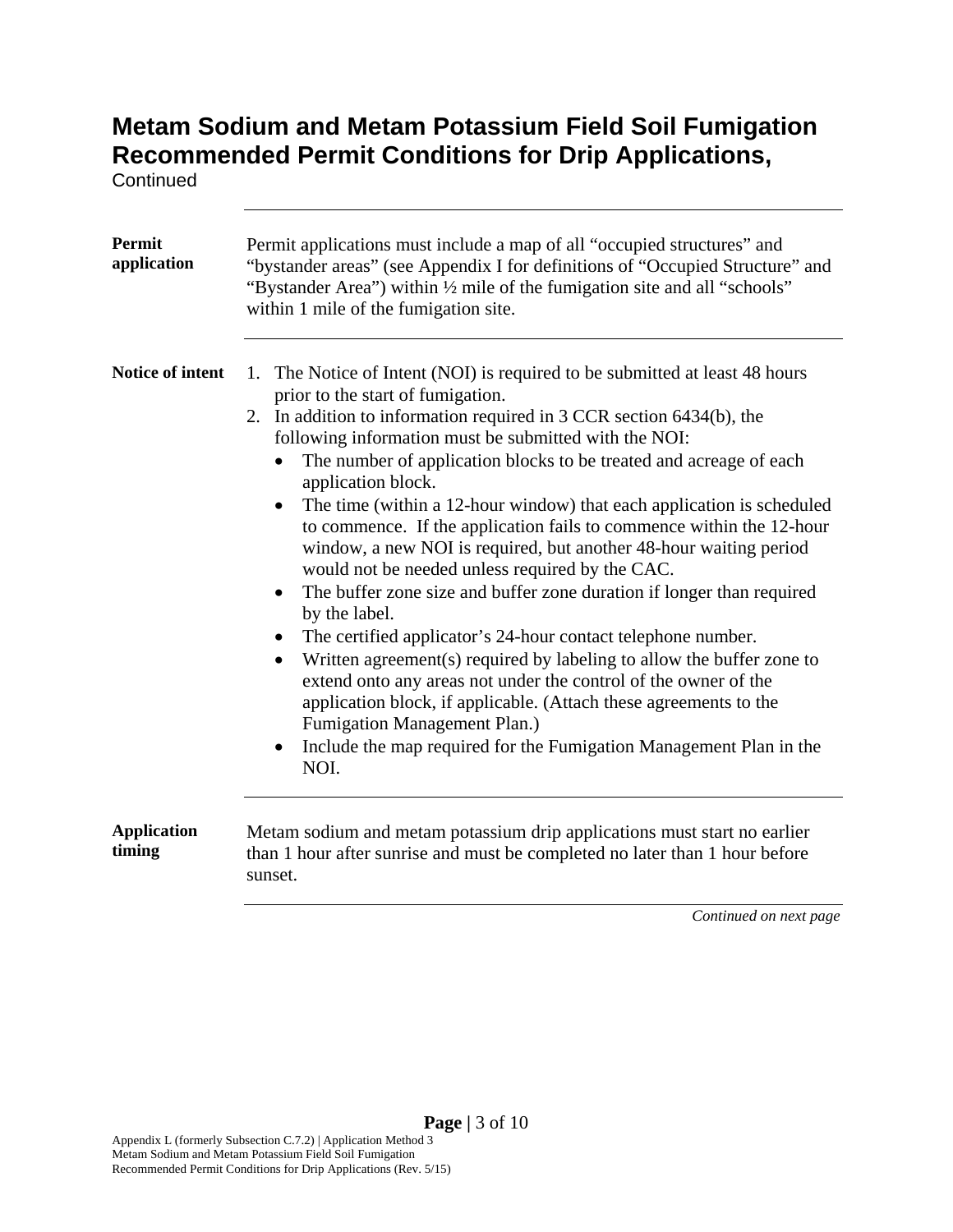**Continued** 

- **Buffer zones** 1. Label buffer zone credits are not allowed.
	- 2. Tables
		- Use the buffer zone tables on the label to determine the buffer zone distance incorporating the following restrictions:
			- i. All metam sodium drip applications require a minimum buffer zone of 100 feet.
			- ii. All metam potassium drip applications require a minimum buffer zone of 90 feet.
	- 3. Permission for adjoining properties
		- When the buffer zone of an application block extends onto an area not under the control of the owner of the application block, a written agreement must be submitted with the NOI and attached to the Fumigation Management Plan.
		- If the written agreement is not included in the NOI, the buffer zone cannot encroach beyond the property line of such areas (residential areas, occupied structures, publicly owned parks, etc., as described on the product label).

*Continued on next page*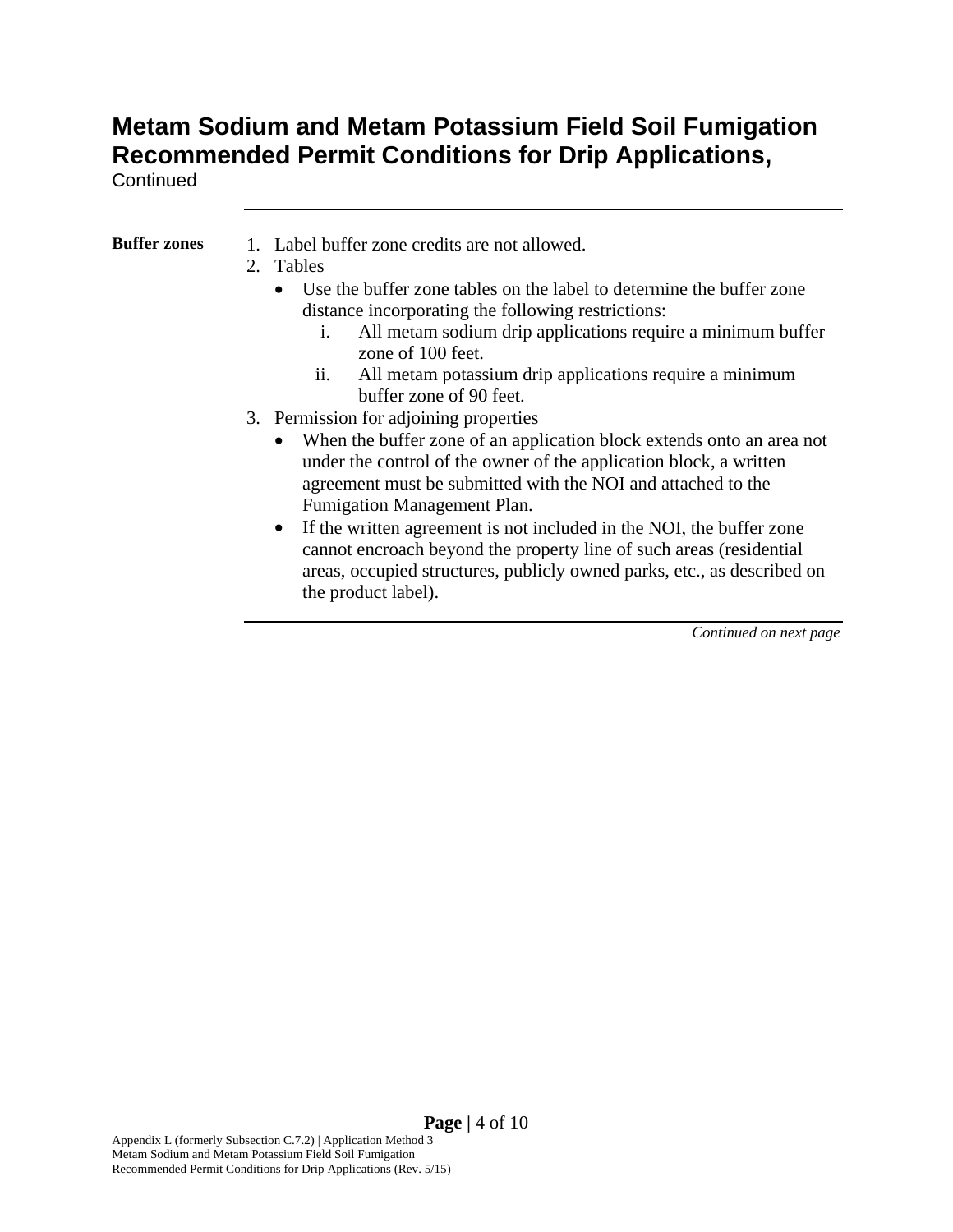**Continued** 

| <b>Application site</b><br>monitoring<br>requirements | 1. General Requirements<br>Monitoring information must be recorded on the form "Monitoring"<br>During Application (Field Fumigation) DPR-ENF-223" or an<br>equivalent form and attached to the Post-Application Summary.<br>If monitoring indicates a change that could result in offsite movement<br>$\bullet$<br>(e.g., increased or greatly decreased wind speed, change in wind<br>direction toward occupied structures) the certified applicator<br>supervising the application must be ready to carry out the<br>requirements described in the Emergency Response Plan located in<br>the Fumigation Management Plan.<br>Application site monitoring as described in this permit condition is<br>separate from the "Fumigant Site Monitoring" option of the<br>"Emergency Preparedness and Response Measures" specified on the<br>label, and must be conducted for each application.<br>Whenever "Emergency Preparedness and Response Measures" are<br>triggered, and the "Fumigant Site Monitoring" option is selected, the<br>supervising certified applicator must ensure that the monitoring is<br>conducted as follows:<br>o Monitoring must be done at the outer edge of the buffer zone.<br>Monitoring must be done in the direction of bystanders,<br>$\circ$<br>residences, and businesses, and in the direction that the wind is<br>blowing.<br>Monitoring must be done in all directions on calm days (see<br>$\circ$<br>Appendix I for definition of "Calm Day").<br>Person monitoring must have full olfactory capabilities (e.g.,<br>$\circ$<br>not impaired by allergies or colds).<br>The county agricultural commissioner must be notified immediately if<br>the emergency response plan is implemented.<br>2. Pre-Application<br>Monitor and document wind speed and direction, and soil and air<br>temperature at the application site immediately prior to application. |
|-------------------------------------------------------|--------------------------------------------------------------------------------------------------------------------------------------------------------------------------------------------------------------------------------------------------------------------------------------------------------------------------------------------------------------------------------------------------------------------------------------------------------------------------------------------------------------------------------------------------------------------------------------------------------------------------------------------------------------------------------------------------------------------------------------------------------------------------------------------------------------------------------------------------------------------------------------------------------------------------------------------------------------------------------------------------------------------------------------------------------------------------------------------------------------------------------------------------------------------------------------------------------------------------------------------------------------------------------------------------------------------------------------------------------------------------------------------------------------------------------------------------------------------------------------------------------------------------------------------------------------------------------------------------------------------------------------------------------------------------------------------------------------------------------------------------------------------------------------------------------------------------------------------------------------------------------------------------|
|                                                       | Continued on next page                                                                                                                                                                                                                                                                                                                                                                                                                                                                                                                                                                                                                                                                                                                                                                                                                                                                                                                                                                                                                                                                                                                                                                                                                                                                                                                                                                                                                                                                                                                                                                                                                                                                                                                                                                                                                                                                           |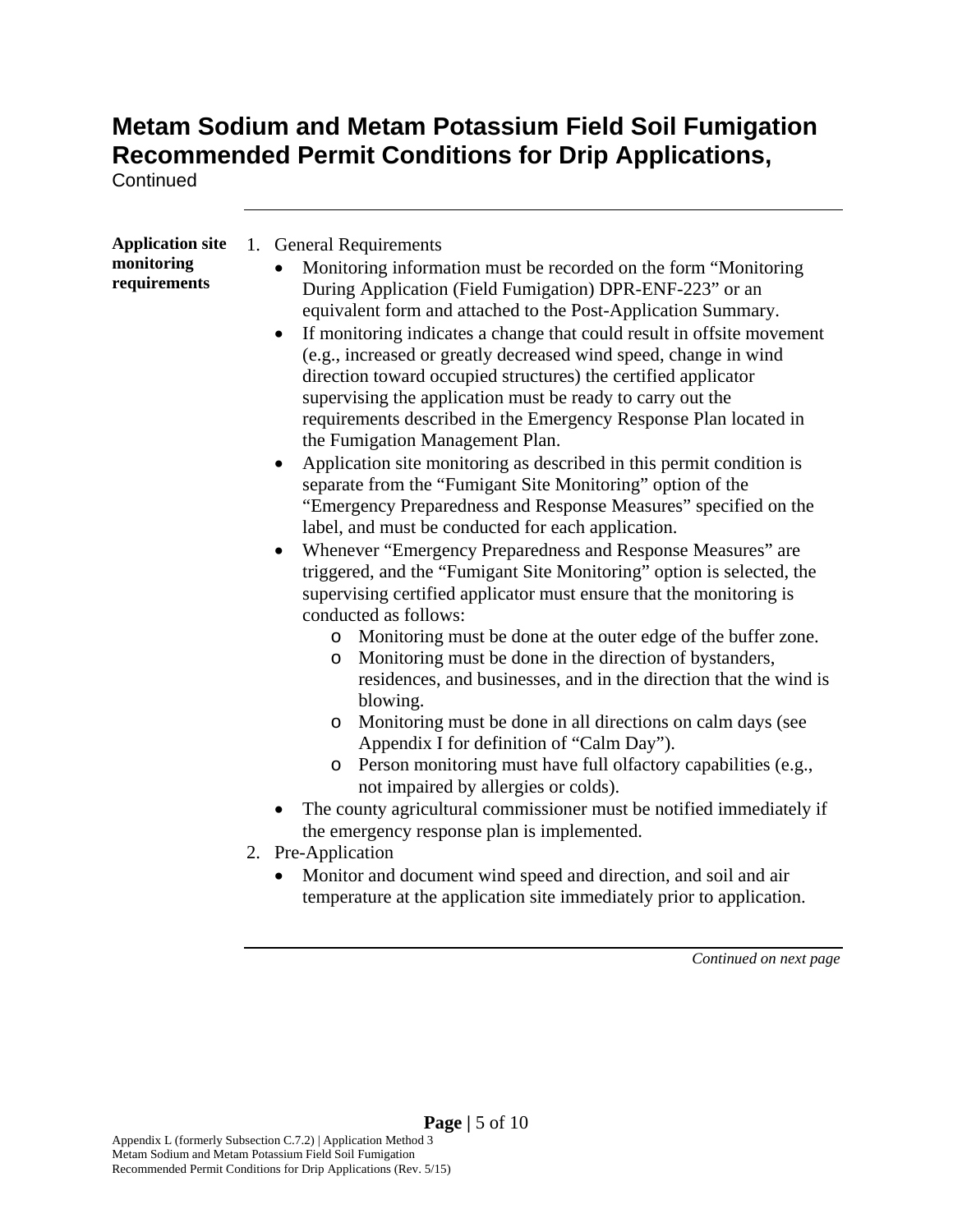**Continued** 

| <b>Application site</b><br>monitoring<br>requirements<br>(continued) | 3. During Application<br>The following conditions must be monitored every hour until the<br>application is completed, recorded on the form "Monitoring During<br>Application (Field Fumigation) DPR-ENF-223" or an equivalent form<br>during the application, and attached to the Post-Application Summary:<br>Wind speed and wind direction: and<br>$\circ$<br>Any unusual conditions observed at or adjacent to the<br>O<br>application site (e.g., odor, reported symptoms of exposure,<br>equipment failure, or spill).                                                                                                                                                                                                                                                                                        |
|----------------------------------------------------------------------|--------------------------------------------------------------------------------------------------------------------------------------------------------------------------------------------------------------------------------------------------------------------------------------------------------------------------------------------------------------------------------------------------------------------------------------------------------------------------------------------------------------------------------------------------------------------------------------------------------------------------------------------------------------------------------------------------------------------------------------------------------------------------------------------------------------------|
|                                                                      | 4. Post-application                                                                                                                                                                                                                                                                                                                                                                                                                                                                                                                                                                                                                                                                                                                                                                                                |
|                                                                      | On the day of application, the certified applicator supervising the<br>application must ensure that a trained handler is at the site continually<br>from 1 hour before sunset through 1 hour after sunset, in addition to<br>the periods required to conduct post-application monitoring. If the<br>trained handler is an employee, he or she must have the authority to<br>initiate the Emergency Response Plan whenever needed, or must be<br>able to immediately contact the person who has that authority.<br>Post-application field monitoring shall be conducted for 12 hours<br>$\bullet$<br>following application and recorded on "Monitoring Post-Application"<br>form DPR-ENF-224" or an equivalent form and attached to the Post-<br>Application Summary. Specific monitoring requirements are shown in |

#### **Table 1. Frequency of Post-Application Monitoring Required Near "Schools"**

| <b>Distance to Perimeter of Nearest</b>     | <b>Monitoring Requirements</b> |
|---------------------------------------------|--------------------------------|
| <b>School* Property</b>                     |                                |
| $\frac{1}{2}$ mile or less and school is    | Every hour                     |
| scheduled to be in session                  |                                |
| (application block size must be 5)          |                                |
| acres or less)                              |                                |
| Greater than $\frac{1}{2}$ mile and up to 1 | Every 2 hours                  |
| mile, and school is scheduled to be         |                                |
| in session                                  |                                |

\*See Appendix I for definition of "School"

Tables 1 and 2:

*Continued on next page*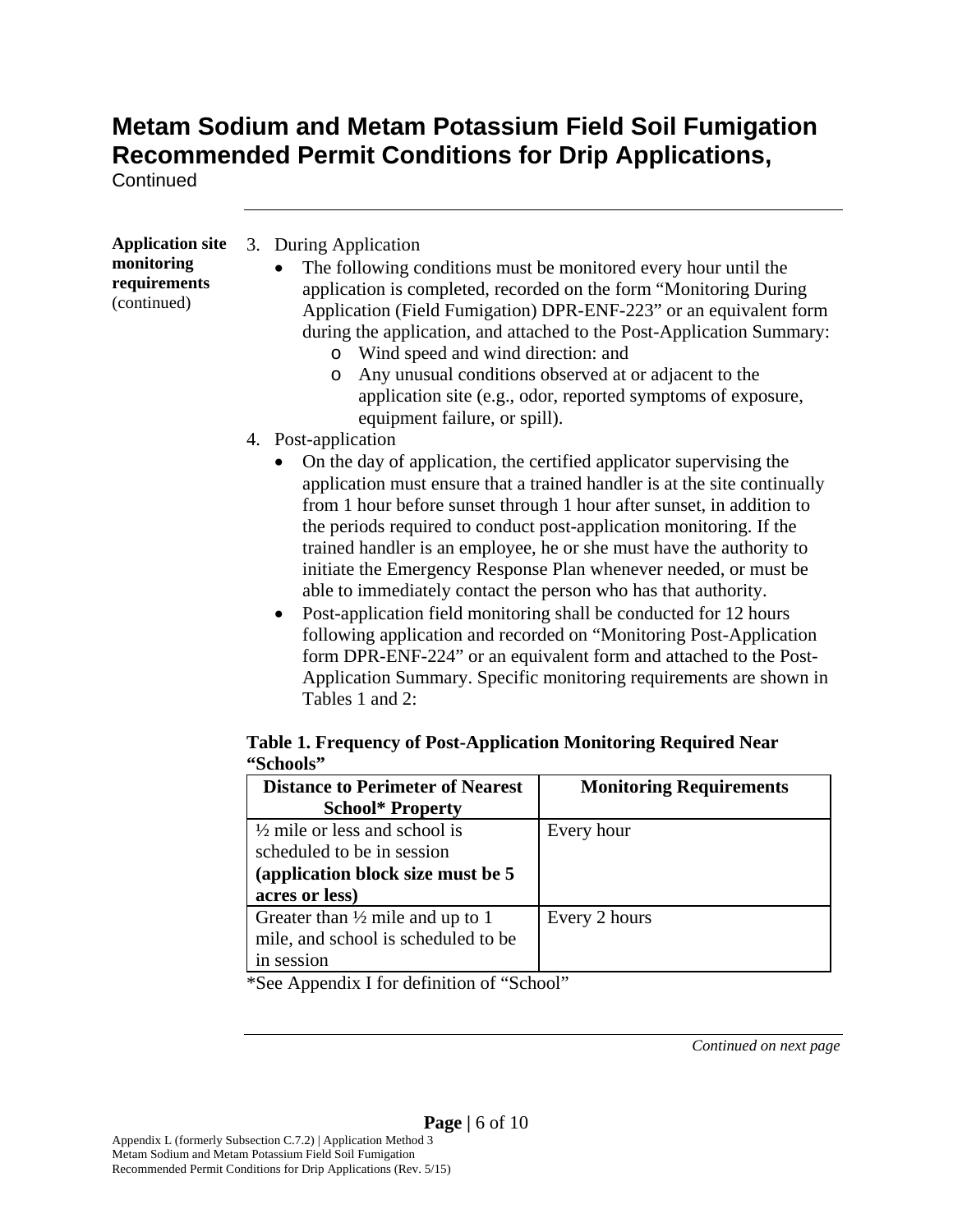**Continued** 

#### **Application site monitoring requirements**  (continued)

#### **Table 2. Frequency of Post-Application Monitoring Required Near "Occupied Structures" or "Bystander Areas"**

| <b>Distance to Perimeter of Nearest</b><br><b>Occupied Structure or Bystander</b><br>Area* | <b>Monitoring Requirements</b> |
|--------------------------------------------------------------------------------------------|--------------------------------|
| $\frac{1}{4}$ mile or less                                                                 | Every hour                     |
| Greater than $\frac{1}{4}$ mile                                                            | Every 2 hours                  |

\*See Appendix I for definitions of "Occupied Structure" and "Bystander Area"

Each time post-application monitoring is conducted, the following conditions must be monitored and recorded:

- Wind speed and direction at the application site.
- Air temperature at the application site.
- Any unusual conditions observed at or adjacent to the application site (e.g., dry soil conditions, odor, irrigation equipment failure, or spill).
- Monitoring must be done in all directions on calm days.

**Postapplication water treatments** 

Post-application water is not required for drip applications. However, the operator of the property must have sufficient water or untreated soil available, and have the means to apply them at any time in response to odor or illness.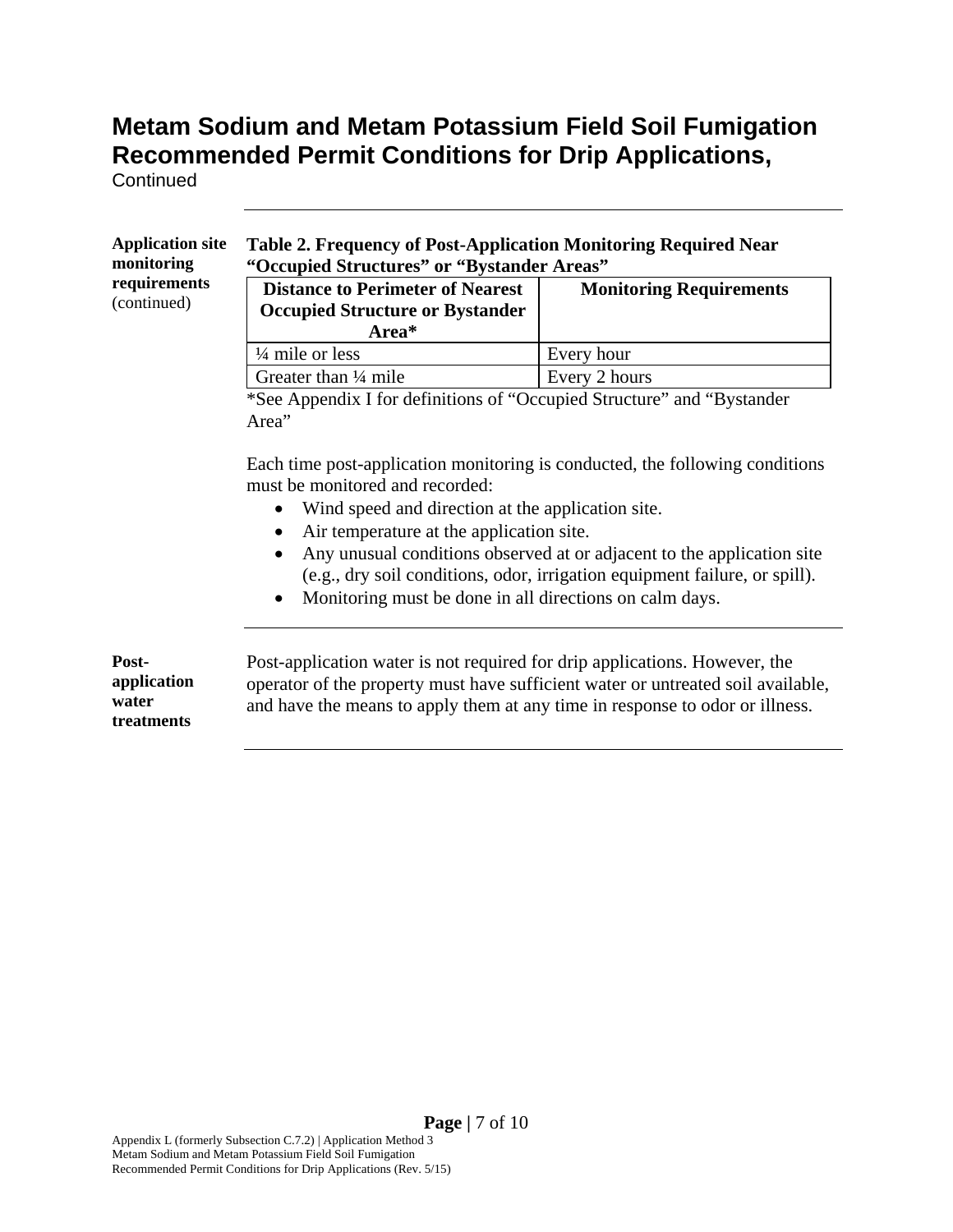#### **Appendix I: Definitions**

**Application:** Activities required to incorporate metam sodium, metam potassium, or dazomet into the prepared soil. Applying additional water to the treated soil in order to suppress offsite movement of MITC is not part of the application process.

**Bystander Area:** An area typically used or visited by people, such as parks, playgrounds, lakes, reservoirs, bus stops, and other similar areas, or other areas identified by the CAC.

**Calm Day:** Day when wind speeds are forecasted to drop below 5 miles per hour and/or when field observation confirms the same.

**Drench Application:** Application is made to pre-formed beds or to rows, using low-pressure (30–35 pounds per square inch) booms with nozzles <12 inches above the top of the beds.

**MITC:** Methyl isothiocyanate. A breakdown product of metam sodium, metam potassium, and dazomet.

**Offsite Movement Suppression Requirement:** Written procedures that will provide an adequate emergency response in the event MITC odors from metam sodium, metam potassium, or dazomet are detected away from the application site, or symptoms are reported. The plan provides instructions on response procedures to cooperators and employees involved in metam sodium, metam potassium, and dazomet applications. This requirement is separate from the post-application water treatment requirements.

**Occupied Structure:** A structure that is, will be, or may be occupied at any time during the application and/or buffer-zone period. This includes living and working areas that are associated with the structure (e.g., yard, garden). Homes occupied by the property owner or permittee are excluded from this definition.

**Ozone Nonattainment Area:** An area designated in Title 40, Code of Federal Regulations section 81.305 for the purpose of air quality planning within the chart titled "California – Ozone (1-Hour Standard)."

**Post-Application Water Treatment:** Required water that is applied following completion of an application of MITC for the purpose of inhibiting offgassing from treated soils. Each post-application water treatment must be applied following the constraints pertaining to post-application timing, quantity, rate, and duration as listed in the post-application requirements section of the Recommended Permit Conditions.

**Power Mulcher Application:** Metam is sprayed on or injected under the soil surface immediately in front of a power driven mulcher. The treated soil is mulched with untreated soil at a depth set to where pest control is desired and immediately compressed by a soil-compacting device.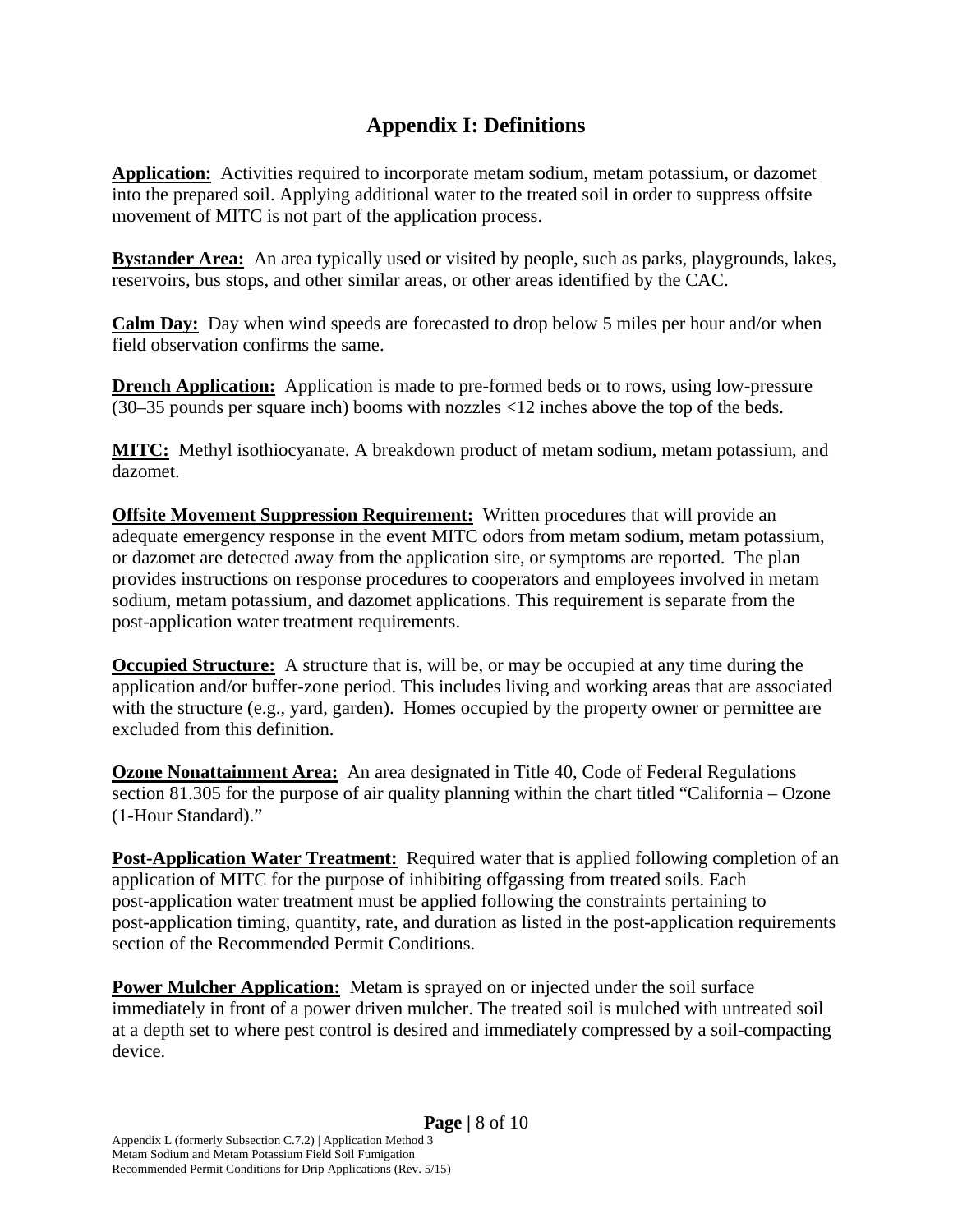**Rod Bar Application:** Backward-facing hollow tube (rod) attached to a metal blade-like horizontal bar. The rod bar is designed to operate under the surface of pre-formed beds, dispersing metam through holes spaced ½–1 inch linearly along the entire length of the bar. The application is immediately followed by a bed shaper or solid press rollers that compact the soil over the treated area. The rod bar application method is a variation of the shank injection method described on metam sodium and metam potassium product labels. As such, follow the product label requirements for shank injection applications when using the rod bar application method.

**Rotary Tiller Application:** Metam is sprayed on or injected under the soil surface immediately in front of a power driven tiller. The treated soil is tilled with untreated soil at a depth set to where control is desired and immediately compressed by a soil-compaction device.

**School:** An institution for the instruction of children from kindergarten through high school. Also included are day care centers and preschools, as defined in the California Health and Safety Code section 1596.76. *"Day care center" means any child day care facility other than a family day care home, and includes infant centers, preschools, extended day care facilities, and schoolage child care centers.* This excludes family home day care. (Users can find day care centers in their area by going to the following website: https://secure.dss.ca.gov/CareFacilitySearch/. Search by ZIP code, city, or county to find the names and addresses of the following child care centers in a specific area.)

**Soil Capping Application:** Following a metam sodium or metam potassium band treatment, a minimum of 6 inches of untreated soil is placed over the band.

**Spray Blade Application:** An 8–14 inch horizontal "V"-shaped blade designed to operate under the soil surface with one or two backward-facing spray nozzles placed under the leading edge. The blade is placed 1–4 inches below the soil surface and the resulting subsurface band is further covered with disk-hillers immediately following to form a minimum 6-inch protective cap over the treated band.